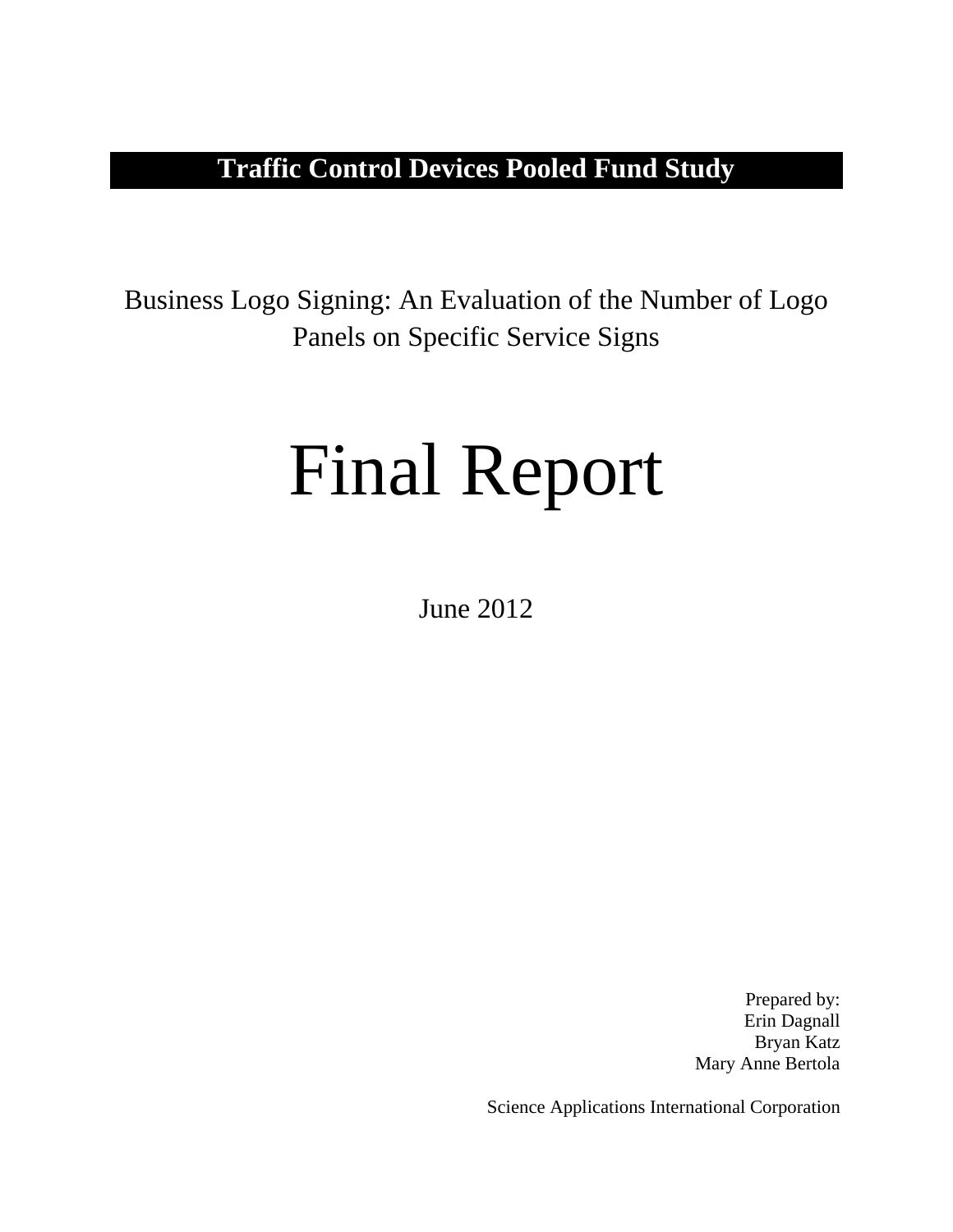# **INTRODUCTION**

## **BACKGROUND**

Specific Service signs are guide signs which provide drivers with business identification and directional information along freeway approaches to interchanges. The term Business Logo signing is also used in reference to the application of particular business logos (or text) from eligible service categories (i.e., gas, food, lodging, camping, attractions and 24-hour pharmacies) to these service signs.

The Manual on Uniform Traffic Control Devices (MUTCD) currently limits the number of Specific Service signs, hereafter referred to as Business Logo signs, along an interchange approach to four, and the number of logo panels per sign to  $\sin^{-1}$  As these 24 available logo panels must be shared between the six eligible service categories, there have been continuing requests to state DOTs to increase the number of logo panels that are allowed per sign. As a result, the Federal Highway Administration (FHWA) has allowed some states to increase either the number of signs or number of logo panels per sign along the interchange approach on an experimental basis. Yet, little is known about the research that led to the establishment of the current MUTCD guidelines.

The Traffic Control Devices Pooled Fund Study (TCD PFS) is a continual effort that focuses on a systematic evaluation of novel TCDs that addresses human factors and operations issues for each TCD idea. As part of this effort, the FHWA Human Factors Team is evaluating Business Logo signs to determine if an increase in the number of logo panels per sign effects drivers' ability to safely and effectively identify available service options indicated by the sign.

#### **LITERATURE REVIEW**

A large concern behind increasing the number of logo panels is the possibility of information overload. Lerner et al. (2003) discuss guidelines for identifying and preventing Driver Information Overload (DIO) and defines DIO as occurrences "…when the driver cannot process the roadway information in sufficient time to respond properly and safely at the design speed or the 85<sup>th</sup> percentile operating speed, whichever is higher." (pg. 9). Drivers confronted with information overload may react by reducing speed to allow more time to process the information, thus potentially resulting in traffic slow downs, conflicts, or collisions.2 DIO is likely to occur in the vicinity of freeway exits<sup>2</sup> which is especially important for Business Logo signs as they are commonly located along the approaches to freeway interchanges. It is possible that DIO may lead to erratic driver behavior such as making a late exit and crossing the exit gore, or backing up on the shoulder to correct an error.<sup>2</sup> Therefore, it is necessary to determine if drivers are able to process the information provided on Business Logo signs within a reasonable amount of time in order to determine if drivers are able to collect the information needed when a larger number of logo panels are present.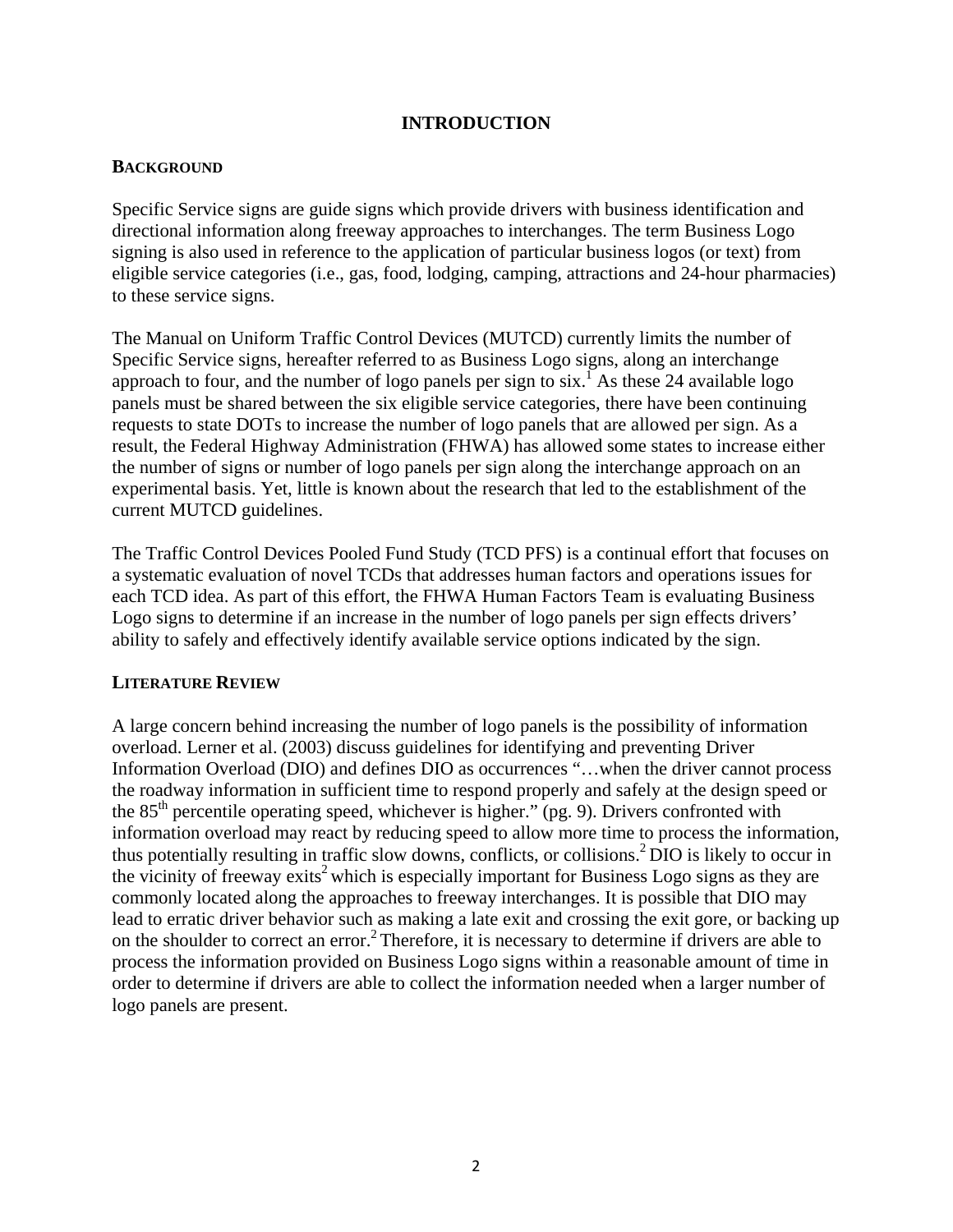# *Evaluations of Driver Safety*

Driver distraction occurs when a driver engages in a secondary task that is not necessary to perform the primary driving task<sup>3</sup>, or when inattention leads to a delay in recognition of information necessary to accomplish the driving task<sup>4</sup>.

Though visually scanning the driving environment may be an activity that enhances safety, Klauer et al. (2006) determined that this is only the case if the scanning behavior is systematic and the drivers' eyes return to the forward roadway in under 2 seconds. Eye glances away from the forward roadway that are greater than 2 seconds, regardless of the location of the eye glance, increases the relative crash/near-crash risk to over two times the risk of normal, baseline driving. Olson et al. (2009) also found that long eye glance durations away from the forward roadway increase the risk of being involved in a safety critical event. Specifically, it was found that glances greater than 1.5 seconds increase risk to 1.3 times the risk of normal driving Further, glances greater than 2 seconds increase risk to 2.9 times the risk of normal, baseline driving.

In order to evaluate driver safety in regards to Business Logo signs, Carter and Wang (2007) recorded traffic data at 16 locations which each had a six-panel sign, a nine-panel sign, or overflow signs. The researchers examined the video for unusual driving behavior such as braking, drifting in lane, encroaching on lane lines, and encroaching on edge lines. There were no significant differences in observed driving behavior between the three different sign type locations.<sup>5</sup> However, each sign location was viewed for one hour only, and all but one of the locations was viewed only after the installation of nine-panel or overflow signs (i.e., there was no information on driving behavior at these locations prior to the addition of nine-panel or overflow signs). It is unclear whether the reported lack of differences in driving behavior can be directly attributed to the different configurations of Business Logo signs.

Lee et al. (2005) analyzed before-and-after crash rates in order to determine if permitting two Full Service Food (a proposed new service category) logos on another motherboard (e.g. Camping) with vacant space impacted driver distraction. It was hypothesized that this change would be no more distracting to the motorist than a motherboard having combinations of logos such as Camping/Attractions, and consequently that there would be no additional safety risk caused by having more than six Food logos on two sign structures. Records were examined for crashes occurring one year before and one year after installation of the signs at each test site. Crashes occurring from 1,584 ft before the first Business Logo sign for an exit up to the exit were used in the analyses. Results indicated that motorists were confused by the new "Full Service Food" service type meaning; however results indicated that no additional safety risk was found to be caused by having more than six Food logos on two sign structures.<sup>6</sup>

Crash databases have estimated that driver distraction is a primary factor in about 25-30 percent of crashes<sup>7</sup>. It is to be expected that inattention plays a role in roadway crashes; however, crash databases have the potential for recording inaccurate or incomplete information<sup>4</sup> as they are mostly based on police reports, vehicle and crash site investigation, interviews, and reviews of medical records<sup>7</sup>. Additionally, examinations of naturalistic approaches indicate that driver inattention plays a role in 78 percent of light-vehicle crashes<sup>3</sup> and 71 percent of commercial motor vehicle crashes<sup>4</sup>, which may be more accurate representations of the impacts of driver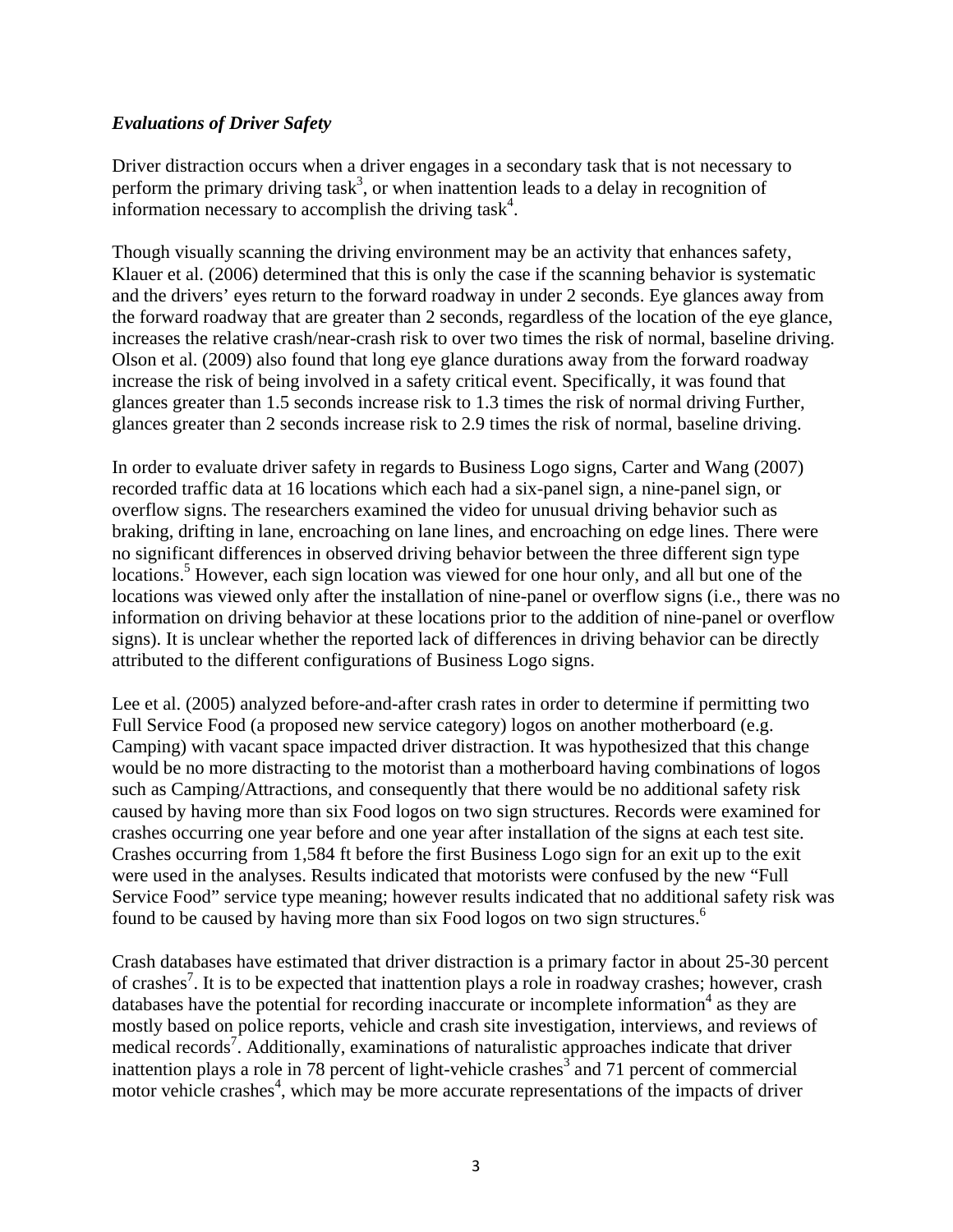distraction. Therefore, it is difficult to quantify if Business Logo signs result in driver inattention based on crash records alone. There is no research to date on driver eye glance behavior for Business Logo signs, so it remains unclear how long drivers tend to move their eyes away from the forward roadway in order to read these signs.

# *Evaluations of Sign Effectiveness*

Another factor that should be considered when determining the number of logo panels per sign is the efficiency, or the effectiveness, of the sign. In other words, how well drivers can process the content of the sign to identify available options indicated by the sign.

Hummer and Maripalli (2008) sought to determine driver ability to read nine-panel signs compared to reading six-panel or mixed-panel signs (two service categories on one sign). Exposure time to the sign was also examined: 1.0 s to represent a quick scan of the sign while in heavy traffic, 2.5 s to represent a longer look that might occur in light traffic, and a few trials testing a sequence of exposure which included three flashes of 1.0 s each. Participants were given a particular business to search for, shown the sign for a given exposure time, and asked to state whether that business was shown on the sign. Additional factors such as target presence (was target logo present on the sign), familiarity (familiar vs. unfamiliar), position (top, middle, or bottom row), and business type (gas, food, or lodging) were also manipulated. When combining all sign types, the correct responses varied significantly by exposure time, with overall correct response rates of 65%, 81.5%, and 89% for the 1.0 s, sequence flashing, and 2.5 s exposure times, respectively.<sup>8</sup> In other words, as one would expect, longer consistent viewing time resulted in improved accuracy of responses. Six-panel signs had higher correct responses than the other sign types in all three exposure times. Furthermore, participant accuracy for sixpanel signs was significantly greater than nine-panel signs at the 1.0 s and 2.5 s exposures. Mixed-panel signs had the lowest correct responses at 2.5 s exposure (85.3%), which was still higher than the sign type performing the best at 1.0 s exposure (six-panel signs; 69.6%). Participants made more errors when the logo they wanted to find was absent than when it was present on the sign (i.e., false alarms), especially with nine-panel signs. There were also more errors when searching for a familiar logo than when searching for an unfamiliar logo. Logo position on the sign made little difference, with only a 3% increase in correct responses for a logo in row 1 or 2 than a logo in row 3, which is not surprising given typical reading patterns (or typical serial search patterns). These results indicate that the amount of time given to view the signs matters a great deal. The researchers also declared that a nine-panel sign is more likely to keep drivers looking away from the relevant roadway longer than a six-panel or mixed-panel sign.

Hawkins and Rose (2005) examined the effects of adding dual-logo panels to Business Logo signs in response to business owners' concern that separate logos do not convey when two brands are combined under the same roof. Signs were examined at three exposure times: 0.8 s, 1.3 s and 1.8 s. Participants were placed into one of two groups; Set A viewed signs at 0.8 s and 1.3 s, and Set B viewed signs at 1.3 s and 1.8 s. Contrary to some of the findings of the previous study, the results showed higher percentages of correct responses for familiar logos than for unfamiliar logos, though this was not a significant difference. However, significant differences in performance between dual and single logos were only found for familiar logos. When collapsing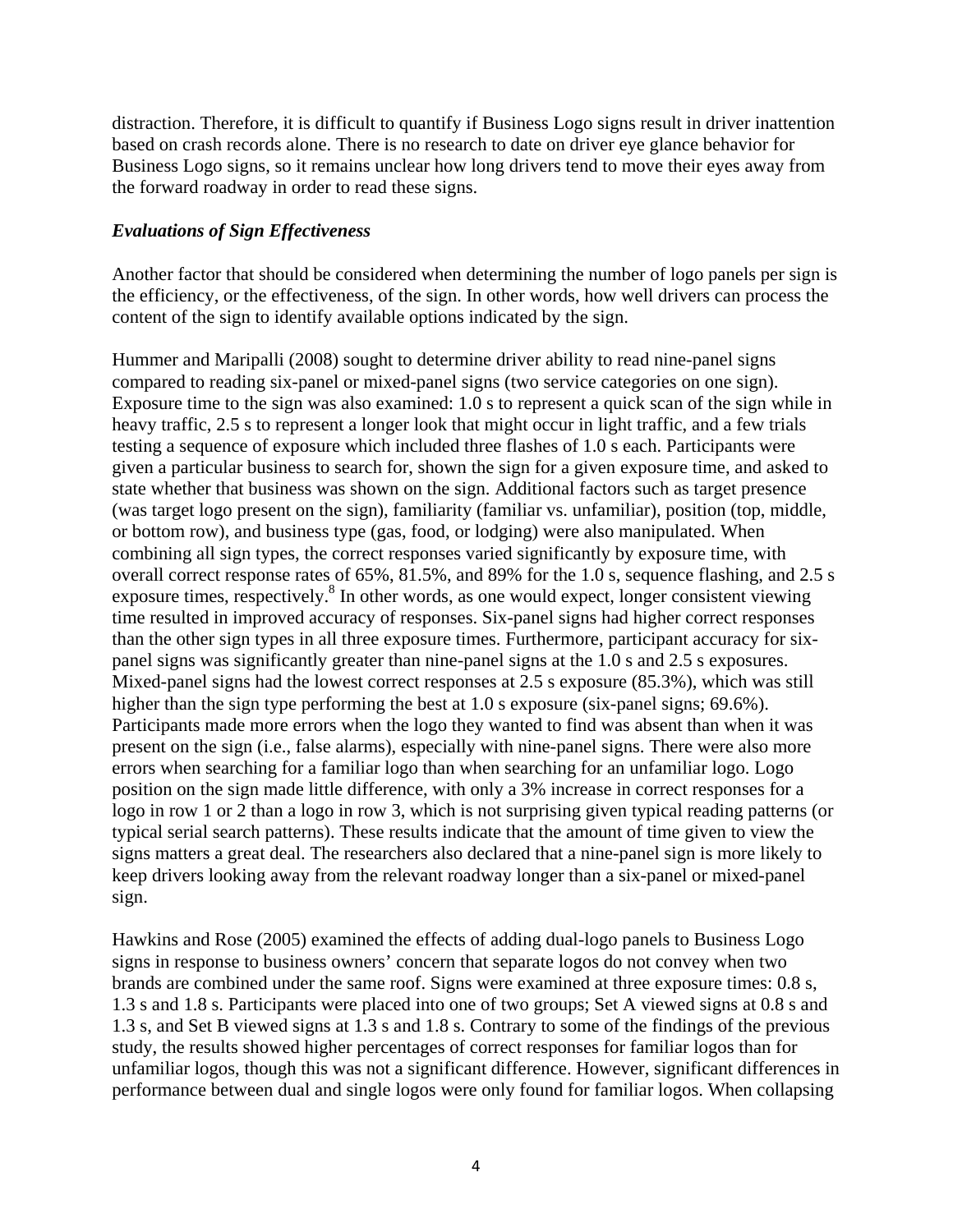across familiarity, differences between single and dual logos were only found to be significant at lower exposure times. The percent of correct responses was higher for single logos than for dual logos, with 74%, 75%, 84% and 85% for the exposure times of 0.8 s, 1.3 s (Set A), 1.3 s (Set B), and 1.8 s, respectively.

In a laboratory study evaluating tourist signs in Ontario, Smiley, et al. (1998) had drivers search for destinations to identify presence, direction and distance of their target. While these signs differ from Business Logo signs, the researchers evaluated both the number of destination names per sign, as well as driver ability to recognize the direction of their destination off of an exit, which are similar uses as Business Logo signs. Based on eye glance data, a driver visual acuity of 20/30, legibility distance of 7.5 in letter height, and a driving speed of 50 mph, Smiley et al. identified the available reading time for the signs as 2.5 s and also used a second viewing time of 1.5 s to look at performance under conditions such as heavy traffic or night time driving.<sup>10</sup> For the 2.5 s viewing time, 94% or more of target destinations were correctly recognized, and 79% were correctly recognized for the 1.5 s time. For the lowest load of 3 destination names on the sign, viewed for 2.5 s, about 1 in 16 drivers reported the wrong direction, and increased to 1 in 8 reporting the wrong direction when 4 names and 5 names were shown on the sign. When the presentation time was reduced to 1.5 s, 1 in 6 reported the wrong direction for 3 names, 1 in 4 for 4 names, and 1 in 3 for 5 names. The researchers concluded that 1 in 8 drivers unable to obtain directional information at the longer viewing time is unsatisfactory, and thus recommended that only 3 names be used on each sign.

#### *Summary*

Previous research suggests that other factors, such as exposure time and logo familiarity, may have an influence on the effectiveness of the sign rather than number of logo panels alone. However, in the real world, driver familiarity with business logos cannot be controlled. Therefore, the present research sought to evaluate the signs in a manner representative of what drivers are likely to experience in the real world.

The majority of research on the effectiveness of Business Logo signs has employed search tasks, in which the participant was given a particular business to search for and asked to determine if the business was present on the sign. This has shown to be a useful tool in determining driver ability to identify a target of interest; therefore, the present research employed a similar technique. In past studies, however, signs were typically presented for pre-determined exposure times, followed by a participant response of either "yes" or "no," indicating whether a particular business was present. With a forced response like this, it is likely that some responses (whether correct or incorrect) were actually guesses by participants. Furthermore, it would be hard to distinguish between actual correct responses and correct guesses. Additionally, this method does not provide information on precisely how long it takes to correctly identify options available on the sign. Therefore, the present research utilized a search task in which the dependent measure was reaction time. That is, the amount of time it takes to determine whether or not a particular business is present on the sign.

It can be assumed that there are typically two principal ways of using Business Logo signs. One way occurs when drivers have a particular requirement to be fulfilled (e.g., they are running out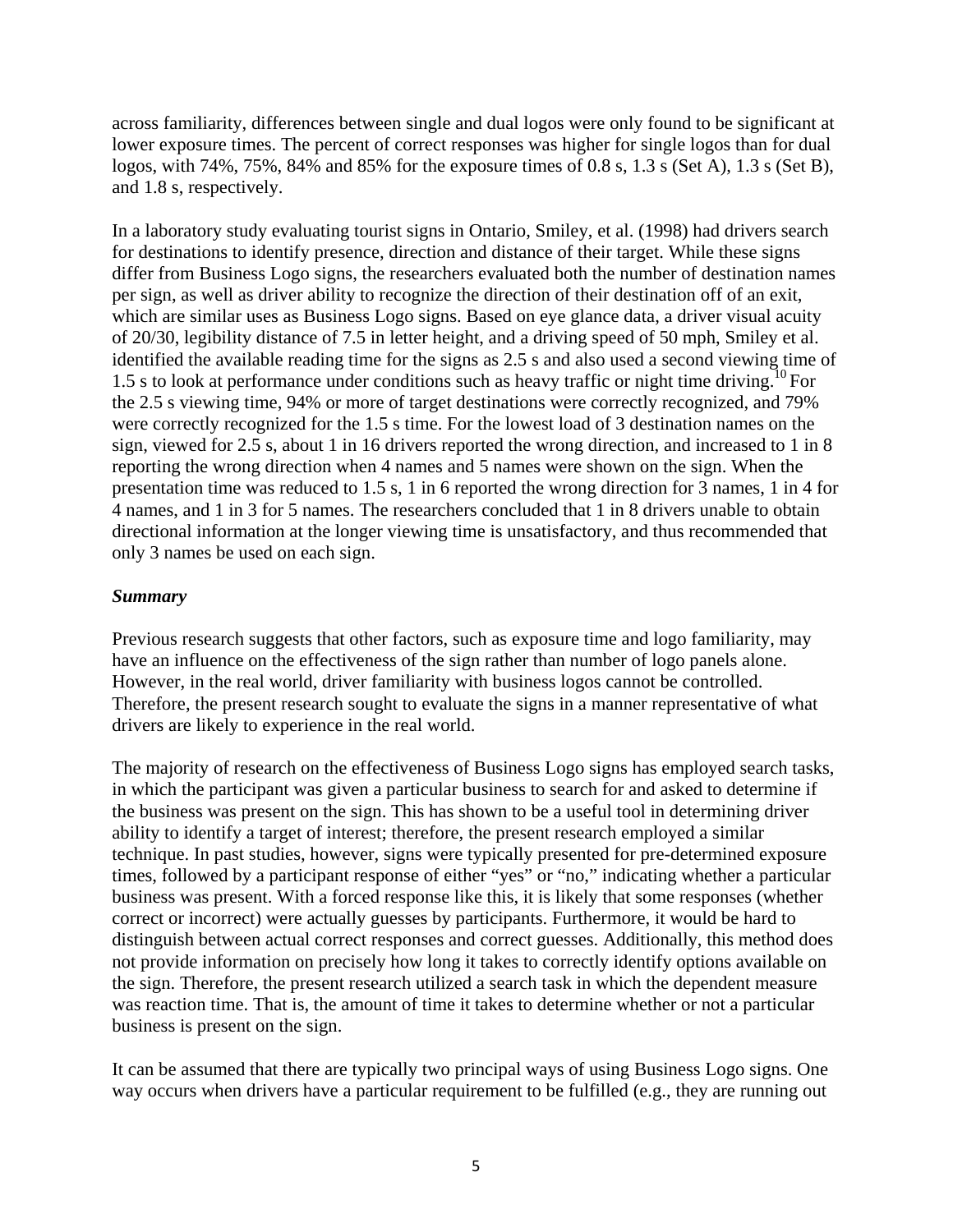of gas) and have a particular business in mind that they are searching for (e.g., they have an Exxon gas card and are looking for an exit that has an Exxon gas station). The other way occurs when drivers have a need for a particular service (e.g., they are hungry and need somewhere to eat) and want to know the options that are available in order to determine if they want to take the next exit. In the latter situation, if the driver locates a business of interest within the first couple options he/she sees, it may not matter to the driver whether he/she saw the remaining targets as he/she may have already decided to take the exit. On the contrary, if the driver is unable to make a decision as he/she is viewing the options, then he/she may rely partially on recognition and memory to continue the decision making process.

Whether drivers are searching Business Logo signs for a particular business or looking at all available options, the purpose of adding logo panels is to provide more information to drivers about the available services. Therefore, in an attempt to capture the effectiveness of the signs under both uses, the present research was broken up into two different tasks: search task and recognition task.

#### **RESEARCH GOALS**

The goal of this research was to determine the effectiveness of Business Logo signs when four, six, or nine logo panels are presented on a sign. In other words, to what extent can drivers identify available options indicated by the sign when they are presented with four, six, or nine businesses?

# *Objectives*

The current research study was designed with the following three objectives in mind:

- 1. Evaluate effectiveness of Business Logo signs with varying numbers of logo panels based on driver ability to correctly identify business information indicated by the signs.
- 2. Evaluate effectiveness of Business Logo signs where the logo panel is a designed artistic logo versus standard highway text (using the FHWA Standard Alphabet).
- 3. Produce a summary report which provides results and recommendations, as necessary, about the number of logo panels used on Business Logo signs.

#### **STIMULUS DEVELOPMENT**

A sample was taken of approximately 80 Business Logo signs within an approximate 100 mile stretch of Interstate 95 in Virginia. The sample included five service types: Gas ( $n = 68$  panels), Food (n = 131 panels), Lodging (n = 87 panels), Attractions (n = 32 panels) and Camping (n = 4 panels). The Business Logo signs were evaluated for the type of establishment (national/regional chain or local business) as well as how the information for the establishment was presented on the sign (logo or text). The "logo" presentation type was considered anything with specific text, coloring, or insignias and "text" presentation type was considered anything with plain black and white text, or very simple text with minimal detail.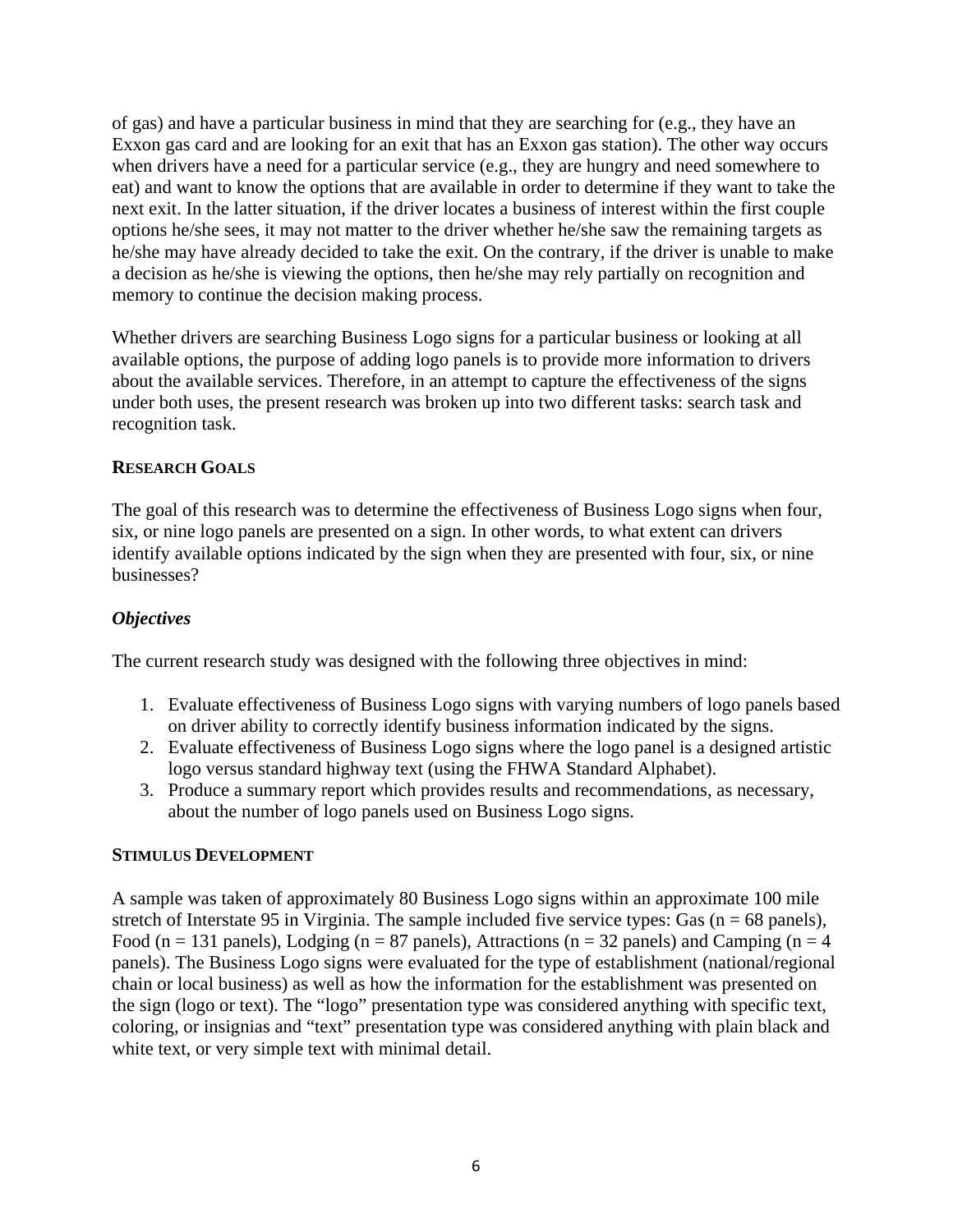Within the sample, it was found that the majority of Gas, Food and Lodging panels were primarily logo-based national or regional establishments, while Attractions and Camping panels tended to be text-based local establishments. The specific results are shown in Table 1. All textbased panels, regardless of service type, were local services (i.e., text-only panels were only seen for local businesses, not for regional or national businesses).

| <b>Type of</b>           | <b>Service Type</b> |             |         |                    |         |
|--------------------------|---------------------|-------------|---------|--------------------|---------|
| <b>Presentation</b>      | <b>Gas</b>          | <b>Food</b> | Lodging | <b>Attractions</b> | Camping |
| <b>Text</b>              | 1%                  | 5%          | 11%     | 69%                | 50%     |
| Logo                     | 99%                 | 95%         | 89%     | 31%                | 50%     |
| <b>Type of Business</b>  |                     |             |         |                    |         |
| <b>Local</b>             | 18%                 | 18%         | 20%     | 97%                | 75%     |
| <b>National/Regional</b> | 82%                 | 82%         | 80%     | 3%                 | 25%     |

**Table 1. Results of Business Logo Sign Sample (Highest Percentages in Each Service Type are Shown in Red)** 

Interstate Logos, L.L.C., which administers and operates logo signing programs for DOTs in 21 states, provided information on the top national and regional logos by service category in Virginia, as well as some text-based and local samples.

The research team identified 15 food services and 15 gas services that were used as businesses on the test signs; however, each sign stayed service type specific (i.e., a sign had either all gas services or all food services). Each service type included 12 national or regional businesses and 3 local businesses in attempt to mirror the ratio of national to local businesses observed in Table 1. The stimuli were developed based on the Panel Type and Target Type variables.

# *Panel Type*

The research team evaluated Business Logo signs at three levels: four logo panels, six logo panels, and nine logo panels. The layouts of each sign type are shown in Figure 1.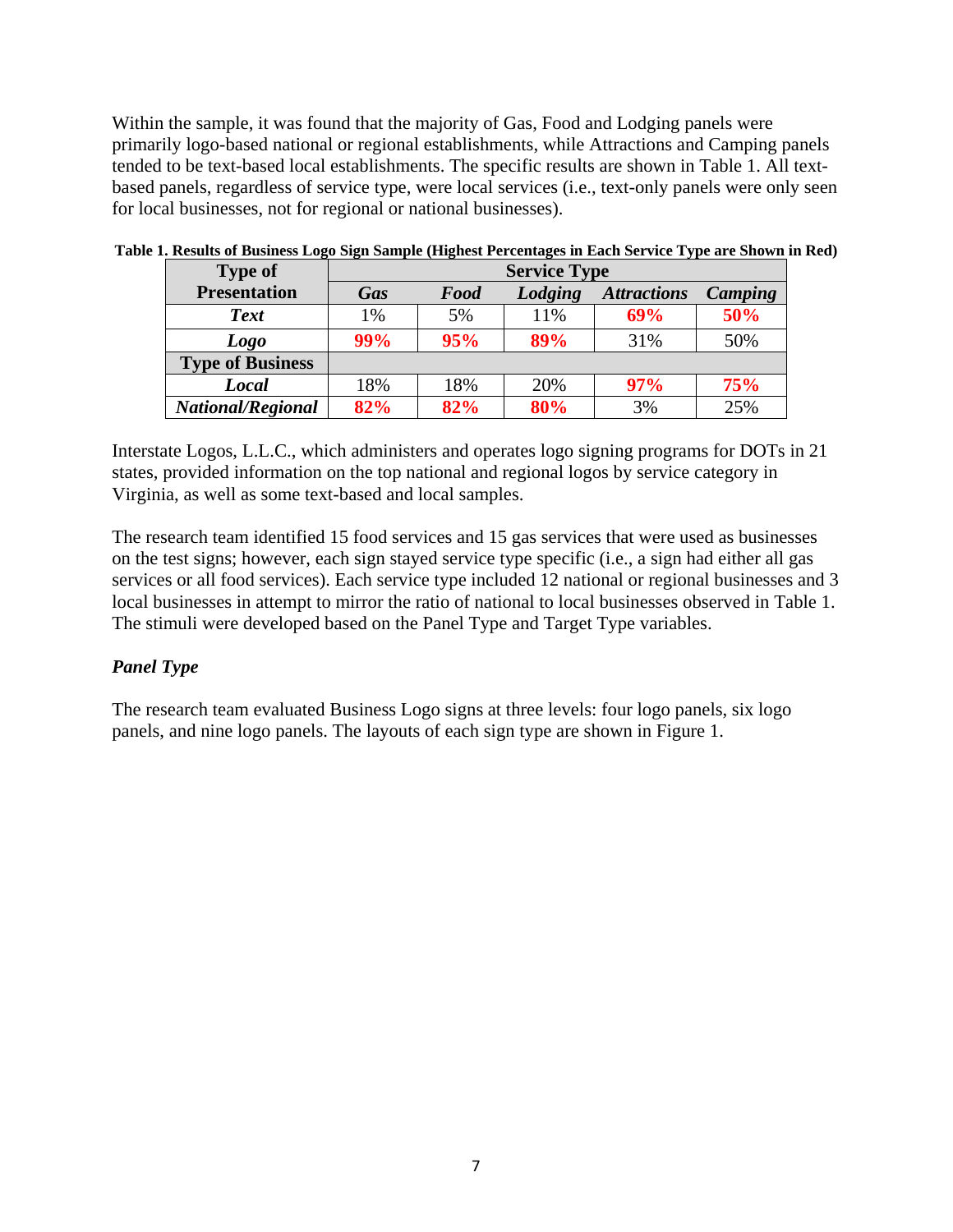

**Figure 1. Layout for Four Panel, Six Panel, and Nine Panel Business Logo Signs.** 

# *Target Type*

The research team presented signs in Logo Target Type or Text Target Type and each sign stayed Target Type specific (i.e., a sign had either all Logo panels or all Text panels). Logo Target Type refers to the font, coloring, symbol, insignia, or any combination of the aforementioned qualities which make up an emblem, or logo, for a business. Text Target Type simply provided the names of the same establishments used for the Logo Target Types; however, they were presented in highway text with no unique coloring or symbols. An example of each is shown in Figure 2.



**Figure 2. Example of Logo Target and Text Target Types.** 

The Logo Target Type was used to represent what drivers are likely to see most often, especially on food, gas and lodging Business Logo signs where logo panels are primarily national or regional chains. The Text Target Type was used to represent what drivers are more likely to see in other service categories (e.g., attractions) which may rely primarily on text as they tend to be local or independent establishments.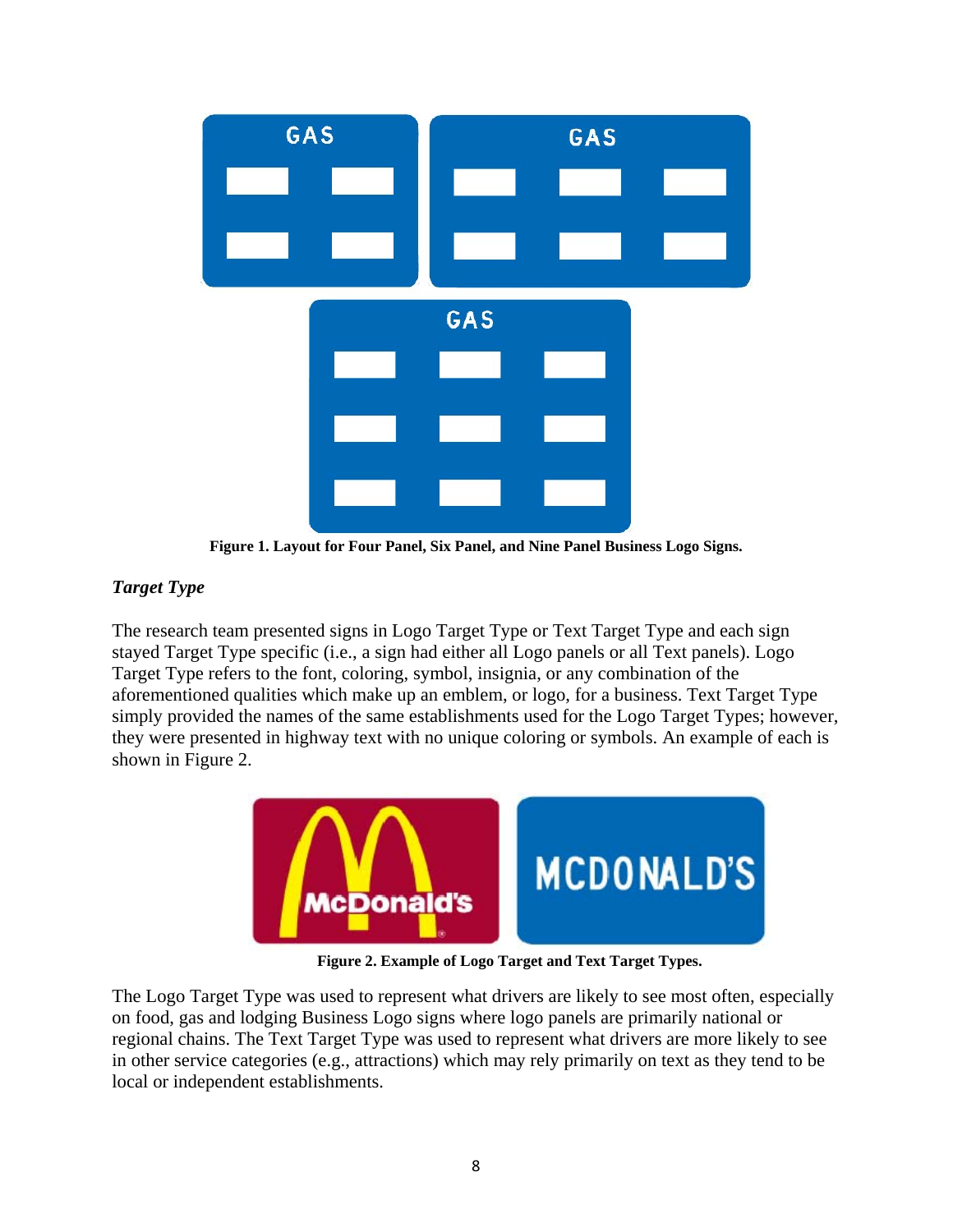#### **METHOD**

#### **RESEARCH DESIGN**

The research was conducted at the Turner Fairbank Highway Research Center in the Highway Sign Laboratory (Sign Lab). In the Sign Lab, software was used in conjunction with a 60" LCD display. The software used for testing electronically collected the required data and saved output data files for analysis.

All signs were displayed to participants at a simulated distance of 121 ft. This distance was selected to ensure that the sign would be legible to all participants. The MUTCD requires a minimum letter and numeral height of 8 in. for the panels of Business Logo signs. Based on 8 in. letter height, and assuming 20/40 visual acuity (which is the minimum acuity required to receive an unrestricted license in most states) and a travel speed of 55 mph, there would be approximately 232 ft, or 2.88 s, between the point where the sign becomes legible and the point where the driver passes the sign. Therefore, 121 ft also represented an approximate midway point of the total viewing distance.

# *Search Task*

Participants performed a search task in which they were asked to report whether a particular business appeared on a Business Logo sign or not. They were seated in front of the display, with a keyboard on a desk in front of them. The keyboard contained two labeled keys, one marked "Yes" and the other marked "No." The dependent variable for this task was reaction time (RT). As a result, participants were instructed to respond, by pressing the corresponding key, as soon as they could determine whether or not the business was present on the sign. They were further instructed to keep their hands in the "ready position" at all times so that each hand was resting on top of the respective response key.

Prior to the experimental trials, participants were given two groups of practice trials. In the first group, trials were used to familiarize the participant with which hand corresponded with each response key (Yes/Target Present or No/Target Not Present), and also served as practice in responding quickly. The second group of practice trials mimicked the experimental trials exactly. These trials were used to provide more realistic practice, and to ensure participants understood the procedure and were pressing their responses as soon as they could determine presence or absence of their target business.

For the experimental trials, participants were shown a screen which indicated the name of a business, or the "target", they were looking for. They were instructed to state the name of the target aloud when they were ready to view the sign. Upon doing so, the target name disappeared and a small red "+" appeared in the center of the screen. This cross served as a fixation point for the participant prior to viewing the sign. After one second, the fixation point was replaced by a Business Logo sign that had four, six, or nine panels. Participants were to press the "Yes" key if the target business was present, or the "No" key if the target was not present.

Each participant viewed 72 signs of each Panel Type (four, six, and nine) and Target Type (Logo and Text) was shown equally within each Panel Type, as indicated by Table 1. Half of the search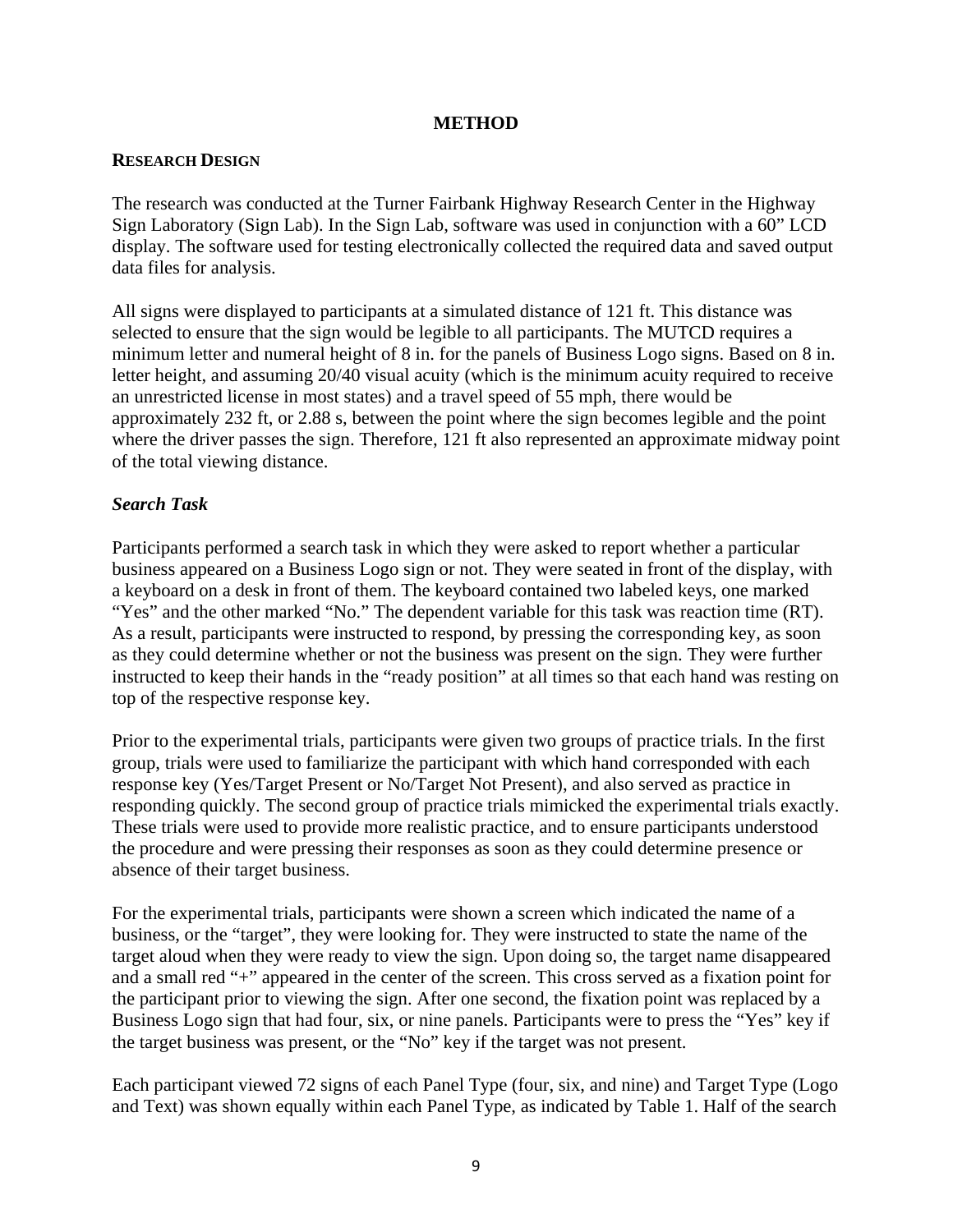trials presented targets that *did not* appear on the sign. Therefore, signs were also balanced by target presence (absent and present) and by service type (gas and food). Thus, each participant viewed a total of 216 stimuli. The order of sign presentation was randomized. The stimuli were presented in four groups of 54, so the participant was given a break after every 54 signs.

| <b>Target</b> | <b>Panel Type</b> |                |         | <b>Total</b> |
|---------------|-------------------|----------------|---------|--------------|
| Type          | 4 Panel           | <b>6</b> Panel | 9 Panel |              |
| <b>Text</b>   | 36                | 36             | 36      | 108          |
| <b>Logo</b>   | 36                | 36             | 36      | 108          |
| <b>Total</b>  |                   |                |         | $N = 216$    |

**Table 2. Number of Search Task Trials for Each Combination of Target Type and Panel Type.** 

Each of the 30 possible businesses (15 food and 15 gas) were rotated randomly as a target of the search task in order to prevent participants from learning to search for a particular target. The location of the target was balanced so that the target appeared in every possible position for each Panel Type, and was presented evenly between the columns on the signs. The businesses appearing on the remaining panels of the sign were also randomized.

# *Recognition Task*

The search task was followed by a recognition task in which participants were shown a Business Logo sign for 2 seconds and asked to report the businesses, or targets, that they saw on the sign. Participants were given a separate response sheet that corresponded to each sign. The response sheet included the targets that were shown on the sign, as well as six distracter targets of the same category (gas or food) that were not shown on the sign. Thus, the response sheets for 4 panel signs contained 10 targets; for 6 panel signs contained 12 targets; and for 9 panel signs contained 15 targets. The targets were shown on the response sheet in the same target type (text or logo) as they were on the sign.

Participants stated when they were ready to view each sign. A fixation point appeared in the center of the screen for 1 s, and was then replaced by a four, six or nine panel sign, which remained on the screen for 2 s. After 2 s, the sign disappeared and the participant used his/her response sheet to mark the targets he/she recognized from the sign. He/she was asked to only circle targets which he/she recognized with high levels of confidence; he/she was instructed not to guess.

Participants viewed four signs for each Panel Type (four, six and nine) and Target Type (logo and text) was shown equally within each Panel Type, as indicated by Table 2. Thus, each participant viewed a total of 12 stimuli.

| <b>Target</b> | <b>Panel Type</b> |                |         | <b>Total</b>      |
|---------------|-------------------|----------------|---------|-------------------|
| <b>Type</b>   | 4 Panel           | <b>6</b> Panel | 9 Panel |                   |
| <b>Text</b>   |                   |                |         |                   |
| <b>Logo</b>   |                   |                |         |                   |
| <b>Total</b>  |                   |                |         | $\mathbf{N} = 12$ |

**Table 3. Number of Report Task Trials for Each Combination of Target Type and Panel Type.**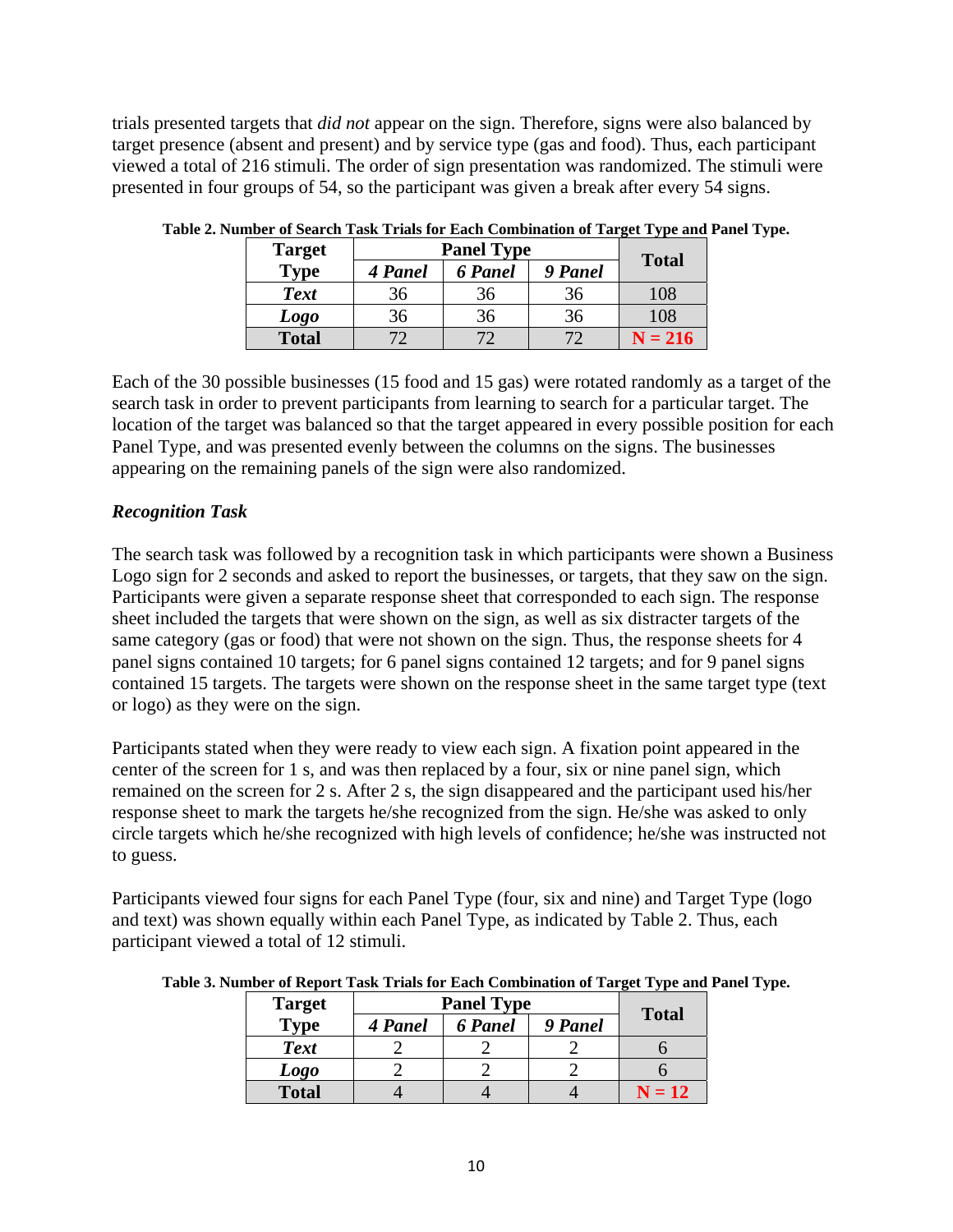# **PARTICIPANTS**

Participants were recruited from the Washington, DC metropolitan area through the Human Factors Team research participant database. Participants were at least 18 years of age, possessed a valid U.S. driver's license, and passed a visual acuity test with a minimum of 20/40 vision, corrected if necessary.

One hundred and four participants completed the study. Prior to the start of the experiment, participants read and signed the Informed Consent form. Each participant was paid \$30.00.

Of the 104 participants that completed the study, 95 participants produced usable data for analysis of the search task. Of those included in the analysis, 45 participants were male and 50 were female. Participants were divided into two age groups, younger (18-49 years,  $M = 34$  years) and older (50+ years,  $M = 63$  years).

Of the 104 participants that completed the study, 93 participants produced usable data for analysis of the recognition task. Of those included in the analysis, 46 participants were male and 47 were female. The average age was 47 years old.

#### **RESULTS**

#### **SEARCH TASK RESULTS**

Preliminary data analysis was performed to determine which participants (if any) should be excluded from the final data analysis. The Inter-Quartile Range (IQR) of correct response RTs was calculated for each participant. The IQR is a measure of dispersion; the range of the middle 50% of the data. Those individuals with an IQR greater than 2,000 ms were identified and eliminated. Further review of such individuals' RT plots showed atypical response distributions; thus, confirming their removal (i.e., participants with an IQR greater than 2,000 ms also had response distributions which were not representative of typical reaction time data, indicating they were likely not performing the task as instructed).

For the final data analysis, only correct response RTs were included. The percentages of correct responses shown in Table 4 have been rounded to the nearest integer.

| <b>Target</b> | <b>Target</b>   | <b>Panel Type</b> |                |         |
|---------------|-----------------|-------------------|----------------|---------|
| <b>Type</b>   | <b>Presence</b> | 4 Panel           | <b>6</b> Panel | 9 Panel |
| <b>Text</b>   | <b>Present</b>  | 97%               | 97%            | 93%     |
|               | <b>Absent</b>   | 99%               | 99%            | 99%     |
| Logo          | <b>Present</b>  | 88%               | 92%            | 86%     |
|               | <b>Absent</b>   | 99%               | 99%            | 88%     |

#### **Table 4. Percentage of Correct Responses in Search Task**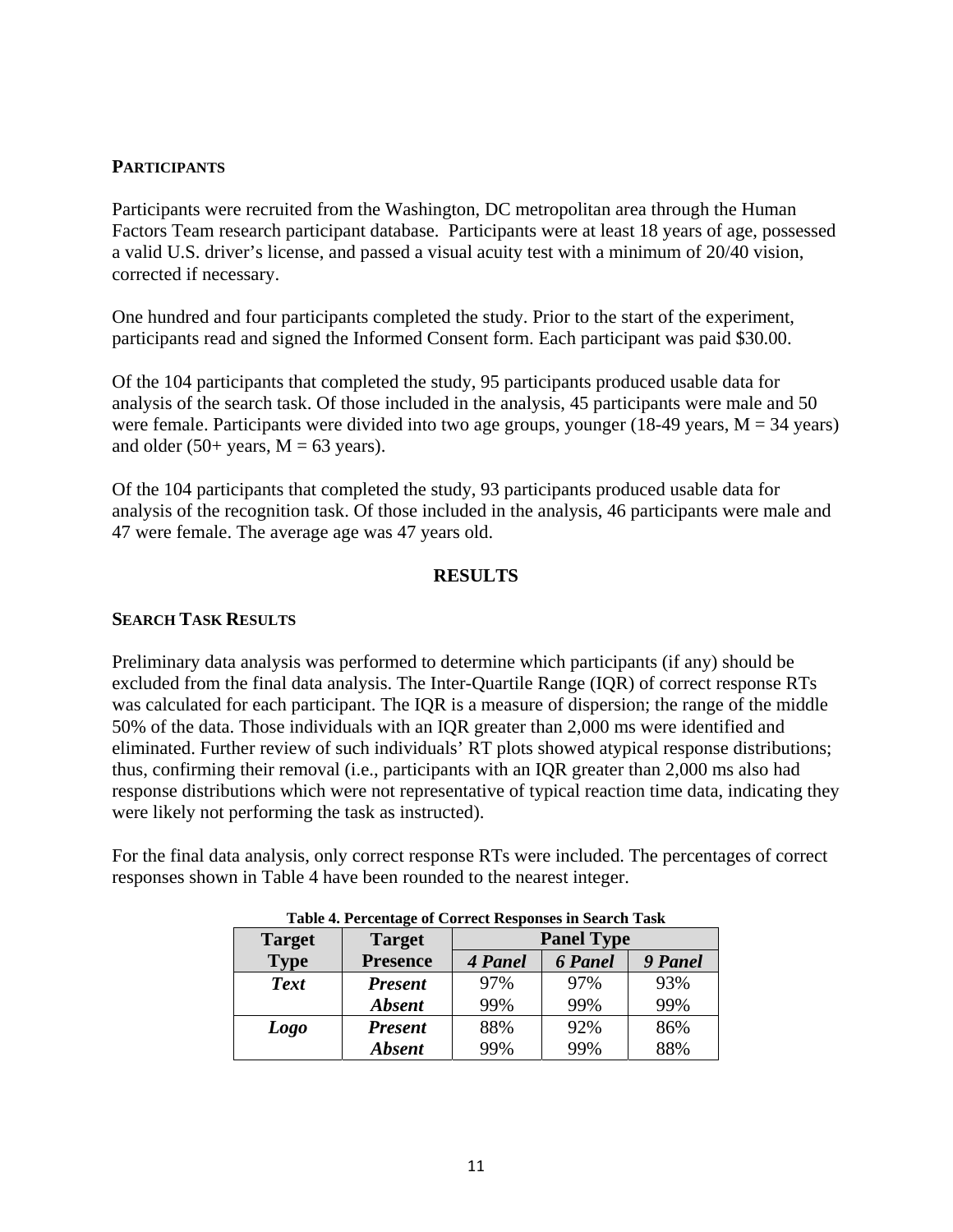From these correct response RTs, a 10% trimmed mean was calculated for each combination of Panel Type and Target Type for each individual. All combinations of the independent variables (Age Group, Panel Type, and Target Type) were included in a Generalized Estimating Equations (GEE) model for analysis. A GEE model was used for analysis, as it can handle correlated responses which are non-normal. Follow up analyses were produced for all significant effects.

Wald Type 3 analyses were calculated to determine which factors (if any) had a significant effect on mean RT. As shown in Table 5, all three first-order and second-order effects were significant at the 0.05 significance level. Because these second-order interaction effects were significant, no main effects will be discussed hereafter.

| $   -$                               |           |                   |            |
|--------------------------------------|-----------|-------------------|------------|
| <b>Variable</b>                      | <b>DF</b> | <b>Chi-Square</b> | Pr > ChiSq |
| Age Group                            |           | 53.41             | ${<}0.01*$ |
| Panel Type                           | ∍         | 2251.95           | ${<}0.01*$ |
| Target Type                          |           | 29.92             | $< 0.01*$  |
| Age Group x Panel Type               |           | 30.61             | $< 0.01*$  |
| Age Group x Target Type              |           | 21.69             | $< 0.01*$  |
| Panel Type x Target Type             | ി         | 19.97             | $< 0.01*$  |
| Age Group x Panel Type x Target Type | ∍         | 0.98              | 0.61       |

**Table 5. Results from GEE Model for Mean Reaction Time Based on Age Group, Panel Type, and Target Type. (\*Indicates a Significant Result)** 

# *Interaction of Age Group and Panel Type*

As shown in Table 6, reaction time increased both with age and the number of panels. Among the younger participants, the following were true: (1) Mean RT for 4 panel signs was significantly shorter than mean RT for 6 panel signs  $(Z = -23.70, p < 0.01)$ ; and (2) Mean RT for 6 panel signs was significantly shorter than mean RT for 9 panel signs  $(Z = -28.16, p < 0.01)$ . Among older participants, the following were true: (1) Mean RT for 4 panel signs was significantly shorter than mean RT for 6 panel signs  $(Z = -26.07, p < 0.01)$ ; and (2) Mean RT for 6 panel signs was significantly shorter than mean RT for 9 panel signs  $(Z = -29.54, p < 0.01)$ . There was no significant difference between mean RT for 4 panel signs among older participants and mean RT for 6 panel signs among younger participants. Additionally, there was no significant difference between mean RT for 6 panel signs among older participants and mean RT for 9 panel signs among younger participants.

| <b>Age Group</b> | <b>Panel Type</b> | Mean RT (ms) |
|------------------|-------------------|--------------|
|                  | 4 Panel           | 1298.63      |
| Younger          | 6 Panel           | 1639.00      |
|                  | 9 Panel           | 2219.66      |
|                  | 4 Panel           | 1720.54      |
| Older            | 6 Panel           | 2175.59      |
|                  | 9 Panel           | 2868.70      |

# **Table 6. Mean Reaction Time (ms) by Age Group and Panel Type.**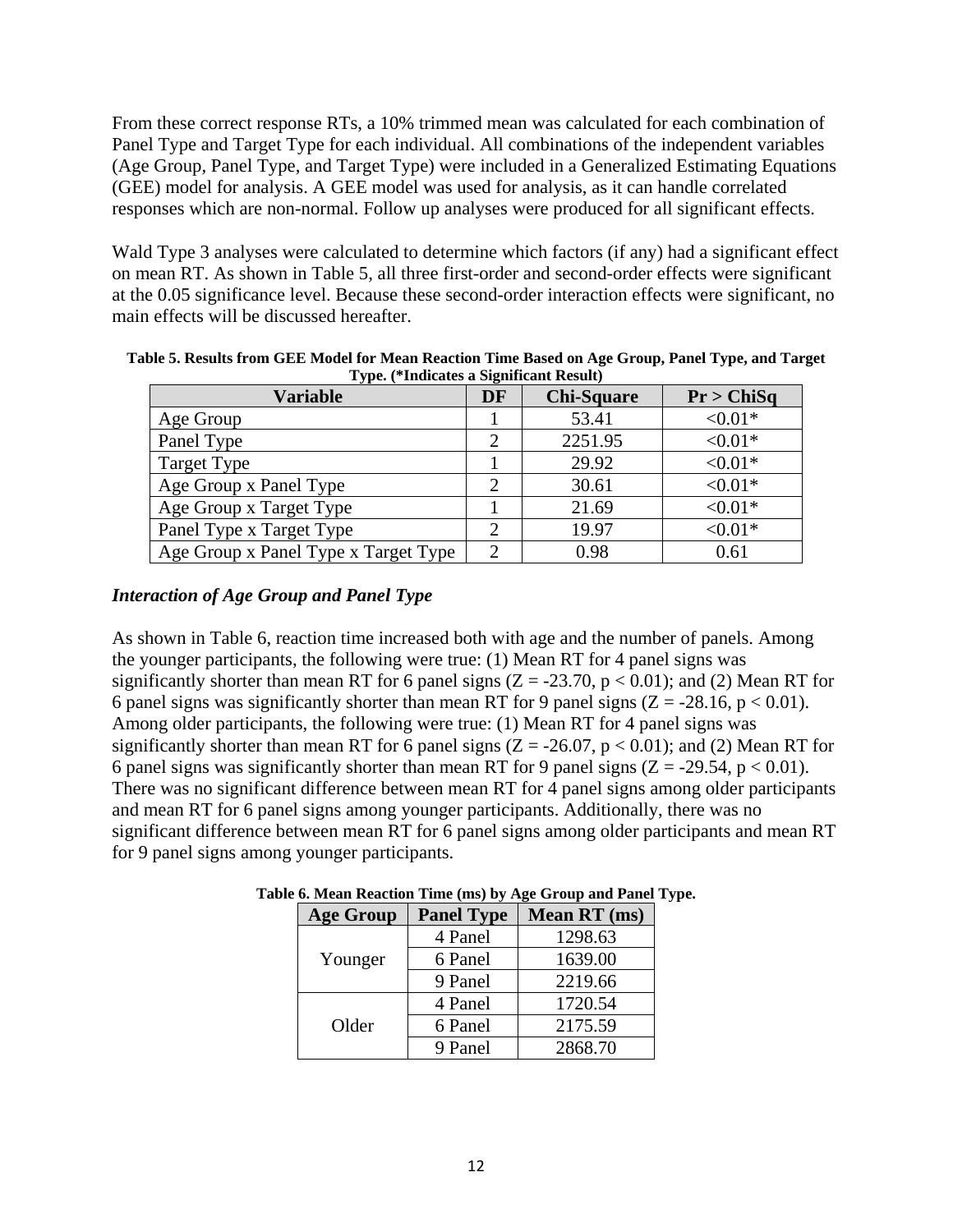Figure 3 visually depicts the significant interaction between Age Group and Panel Type. The mean RT difference between younger and older participants for 4 panel signs, 6 panel signs, and 9 panel signs was approximately 422 ms, 537 ms, and 649 ms, respectively. Therefore each addition of panels yielded about a 110 ms increase in the difference in mean RT between younger and older participants. If this interaction was not significant, then the mean RT difference between age groups would be constant.



**Figure 3. Mean RT (ms) by Age Group and Panel Type.** 

# *Interaction of Age Group and Target Type*

As shown in Figure 4, RT increased with age for both target types. When considering only younger participants, there was no difference in mean RT for logo targets and text targets. When considering only older participants, this was not the case. Among these participants, the mean RT for text targets was significantly shorter than the mean RT for logo targets,  $(Z = 7.31, p <$ 0.01). The reaction times for age group and target types are shown in Table 7.

| <b>Age Group</b> | <b>Target Type</b> | Mean RT (ms) |
|------------------|--------------------|--------------|
|                  | Text               | 1712.10      |
| Younger          | Logo               | 1726.10      |
|                  | Text               | 2167.72      |
| Older            | Logo               | 2342.17      |

**Table 7. Mean Reaction Time (ms) by Age Group and Target Type.** 

The interaction between age group and target type is visually depicted in Figure 4.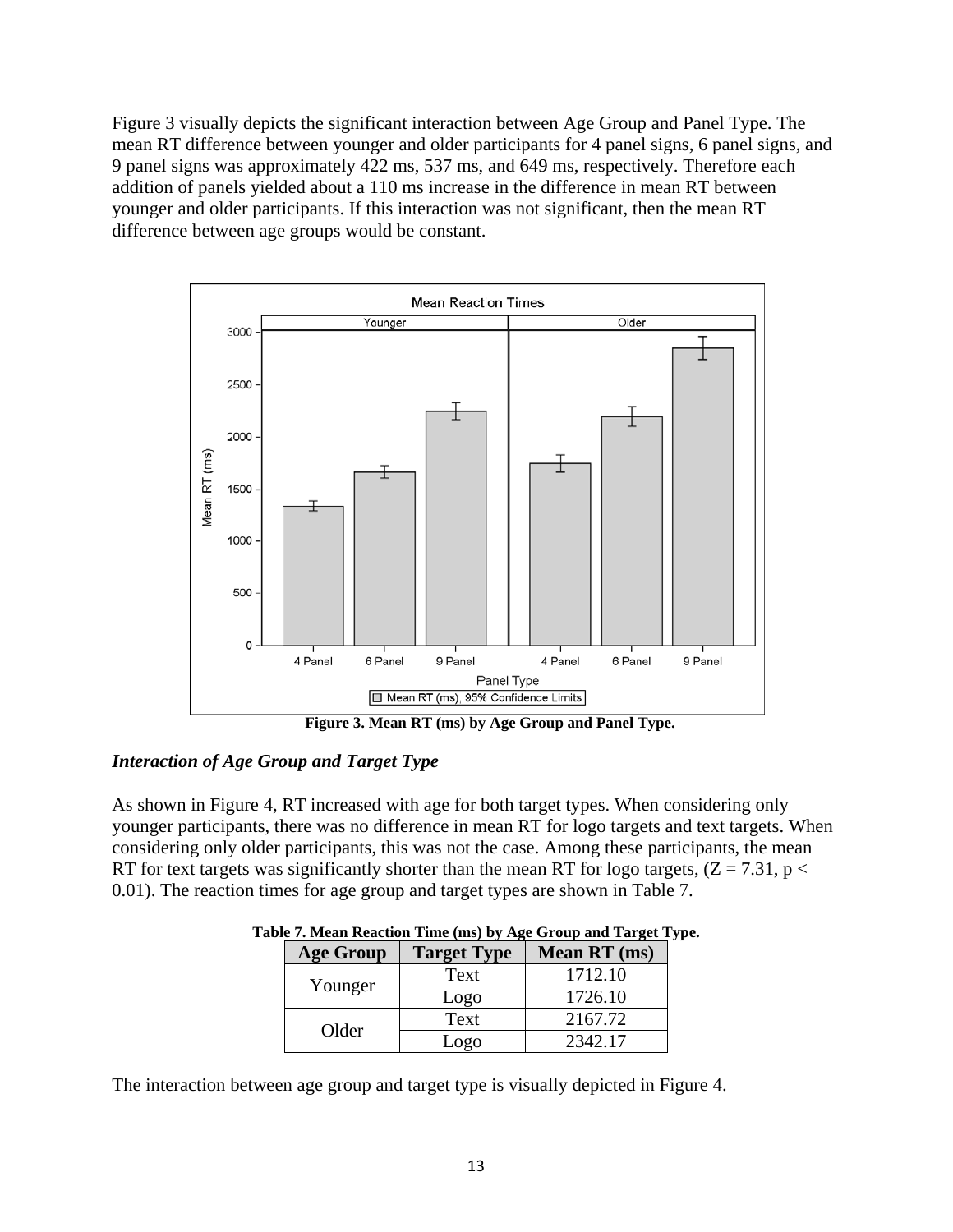

**Figure 4. Mean RT (ms) by Age Group and Target Type.** 

## *Interaction of Panel Type and Target Type*

Reaction time increased with the number of panels for both target types. When considering only 4 panel signs, the mean RT for text targets was significantly shorter than the mean RT for logo targets,  $(Z = 9.15, p < 0.01)$ . Similarly, the mean RT for text targets was significantly shorter than the mean RT for logo targets on 6 panel signs  $(Z = 4.92, p < 0.01)$ . However, for 9 panel signs there was no difference in mean RT for text targets and logo targets. The mean RTs for target type and panel type are shown in Table 8.

| <b>Target Type</b> | <b>Panel Type</b> | <b>Mean RT</b> (ms) |
|--------------------|-------------------|---------------------|
|                    | 4 Panel           | 1421.54             |
| Text               | 6 Panel           | 1835.39             |
|                    | 9 Panel           | 2498.05             |
|                    | 4 Panel           | 1557.66             |
| Logo               | 6 Panel           | 1928.37             |
|                    | 9 Panel           | 2528.82             |

**Table 8. Mean Reaction Time (ms) by Target Type and Panel Type.** 

Figure 5 visually depicts the interaction between these two variables.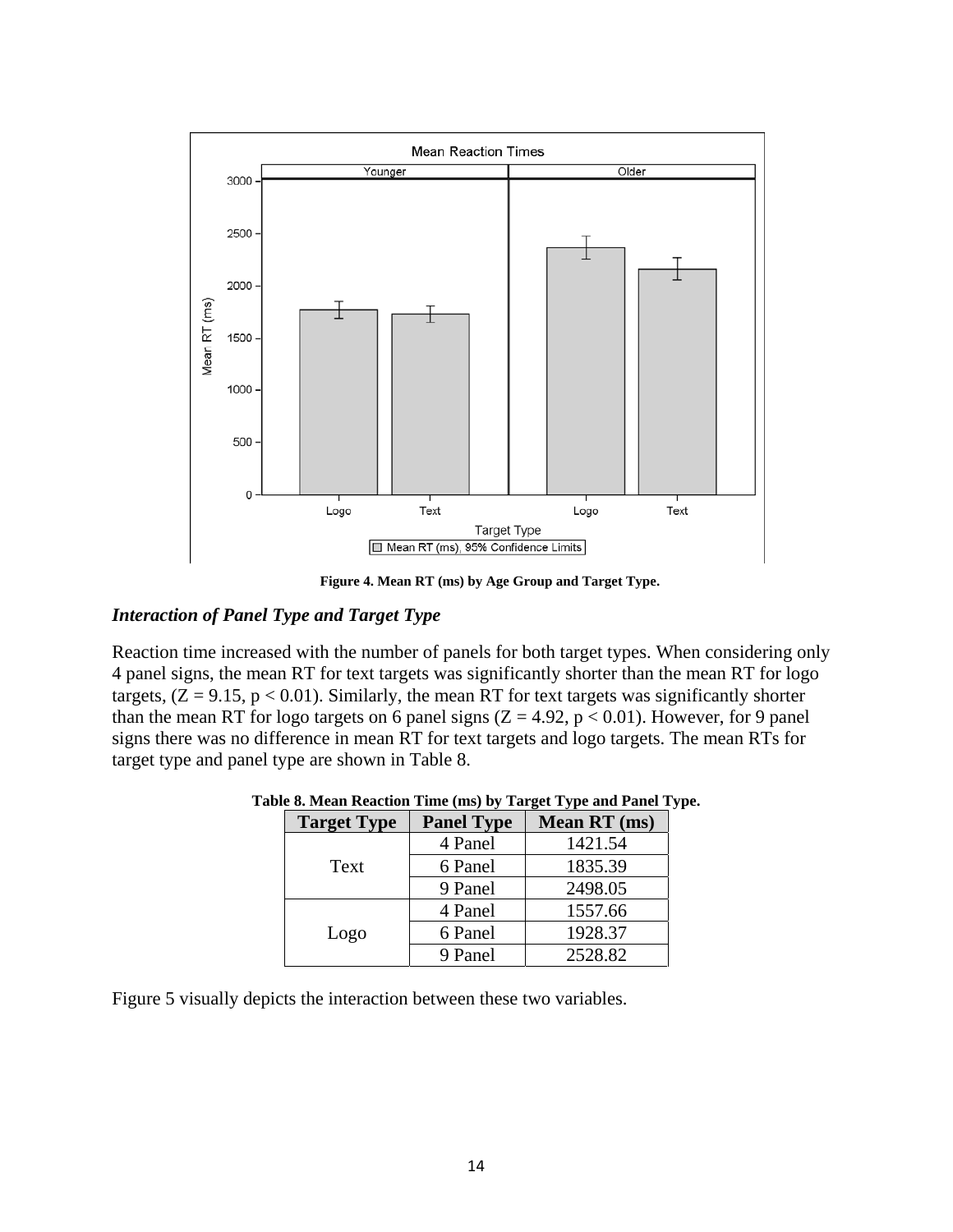

**Figure 5. Mean RT (ms) by Panel Type and Target Type.** 

# **RECOGNITION TASK RESULTS**

Because there were a different number of possible responses for each panel type, it was unreasonable to compare the number of correct responses between panel types. Therefore, responses for each panel type were analyzed separately.

A GEE model with multinomial response distribution and cumulative logit link function was used to analyze Target Type. For 4 panel signs, Wald Type 3 analyses indicated that target type did not have a significant effect on the number of correct responses. The observed response distributions are shown in Table 9. The mean number of correct responses was 3.23 and 3.13 for logo and text signs, respectively.

| Sum to Too % Due to Rounding).     |                    |              |  |  |
|------------------------------------|--------------------|--------------|--|--|
| <b>Correct</b><br><b>Responses</b> | $\text{Logo}(\% )$ | Text $(\% )$ |  |  |
|                                    | 0.00               | 1.61         |  |  |
|                                    | 4.84               | 4.30         |  |  |
| 2                                  | 17.20              | 18.28        |  |  |
| 2                                  | 28.49              | 31.18        |  |  |
|                                    | 49.46              | 44.62        |  |  |

**Table 9. Observed Distributions for the Number of Correct Responses for 4 Panel Signs (Columns do Not Sum to 100% Due to Rounding).** 

For 6 panel signs, Wald Type 3 analyses indicated that target type did not have a significant effect on the number of correct responses. The observed response distributions are shown in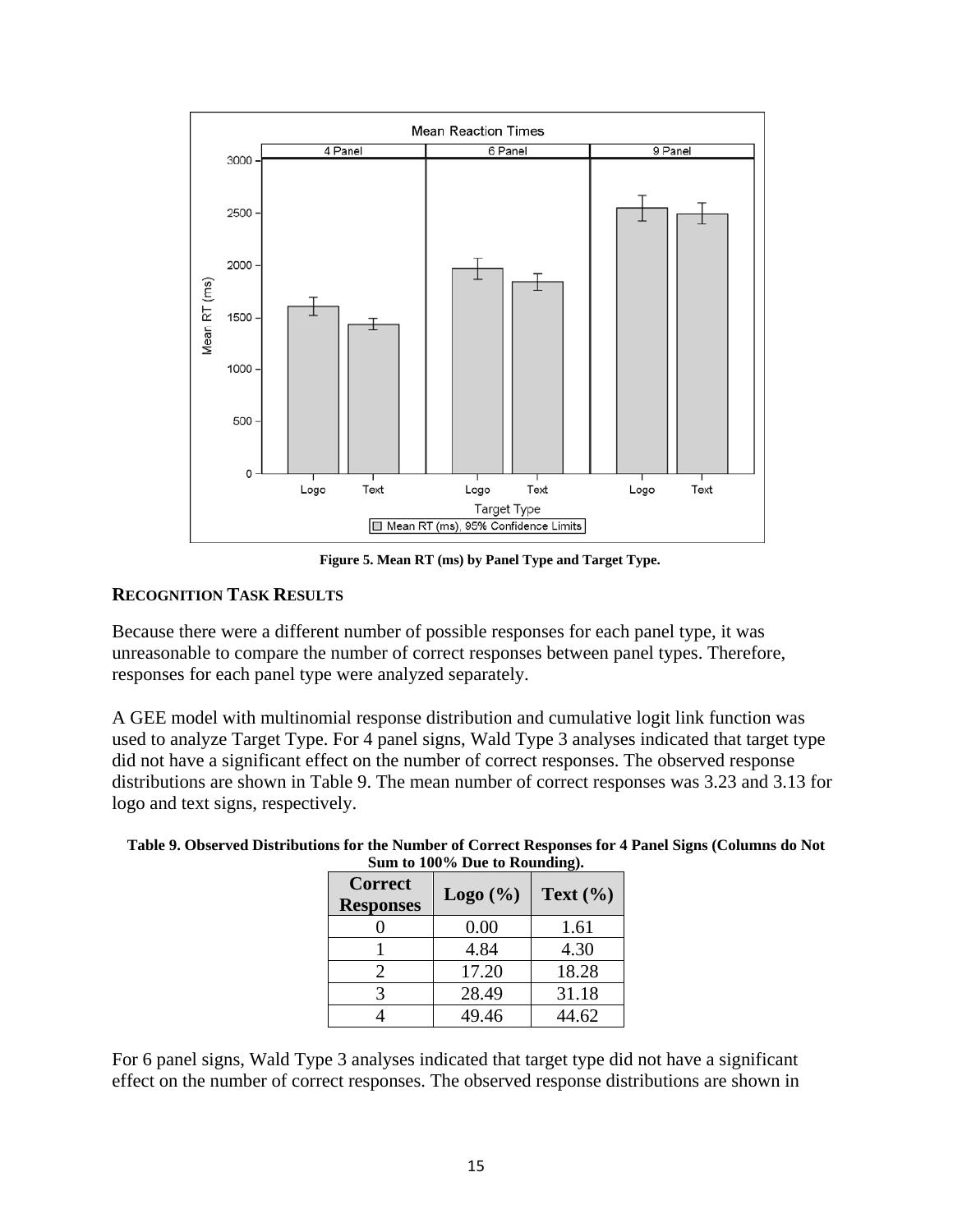Table 10. The mean number of correct responses was 3.44 and 3.48 for logo and text signs, respectively.

| Table 10. Observed Distributions for the Number of Correct Responses for 6 Panel Signs (Columns May Not |
|---------------------------------------------------------------------------------------------------------|
| Sum to 100% Due to Rounding).                                                                           |

| <b>Correct</b><br><b>Responses</b> | Logo $(\% )$ | Text $(\% )$ |
|------------------------------------|--------------|--------------|
|                                    | 0.00         | 0.00         |
|                                    | 1.08         | 3.23         |
| 2                                  | 13.44        | 10.75        |
| 3                                  | 39.78        | 32.80        |
|                                    | 32.80        | 42.47        |
| 5                                  | 12.37        | 9.14         |
|                                    | 0.54         | 1.61         |

For 9 panel signs, Wald Type 3 analyses indicated that target type did have a significant effect on the number of correct responses ( $\chi^2$  = 20.69, *p* < 0.01). Participants were able to recognize more logo targets correctly ( $M = 3.77$ ) than text targets ( $M = 3.39$ ; see Figure 6).



**Figure 6. Observed Distributions for the Number of Correct Responses for 9 Panel Signs (Columns May Not Sum to 100% Due to Rounding).** 

#### *False Alarm Rate*

Participants were asked only to circle targets which they recognized with high levels of confidence; they were instructed not to guess. False alarms (instances when the participant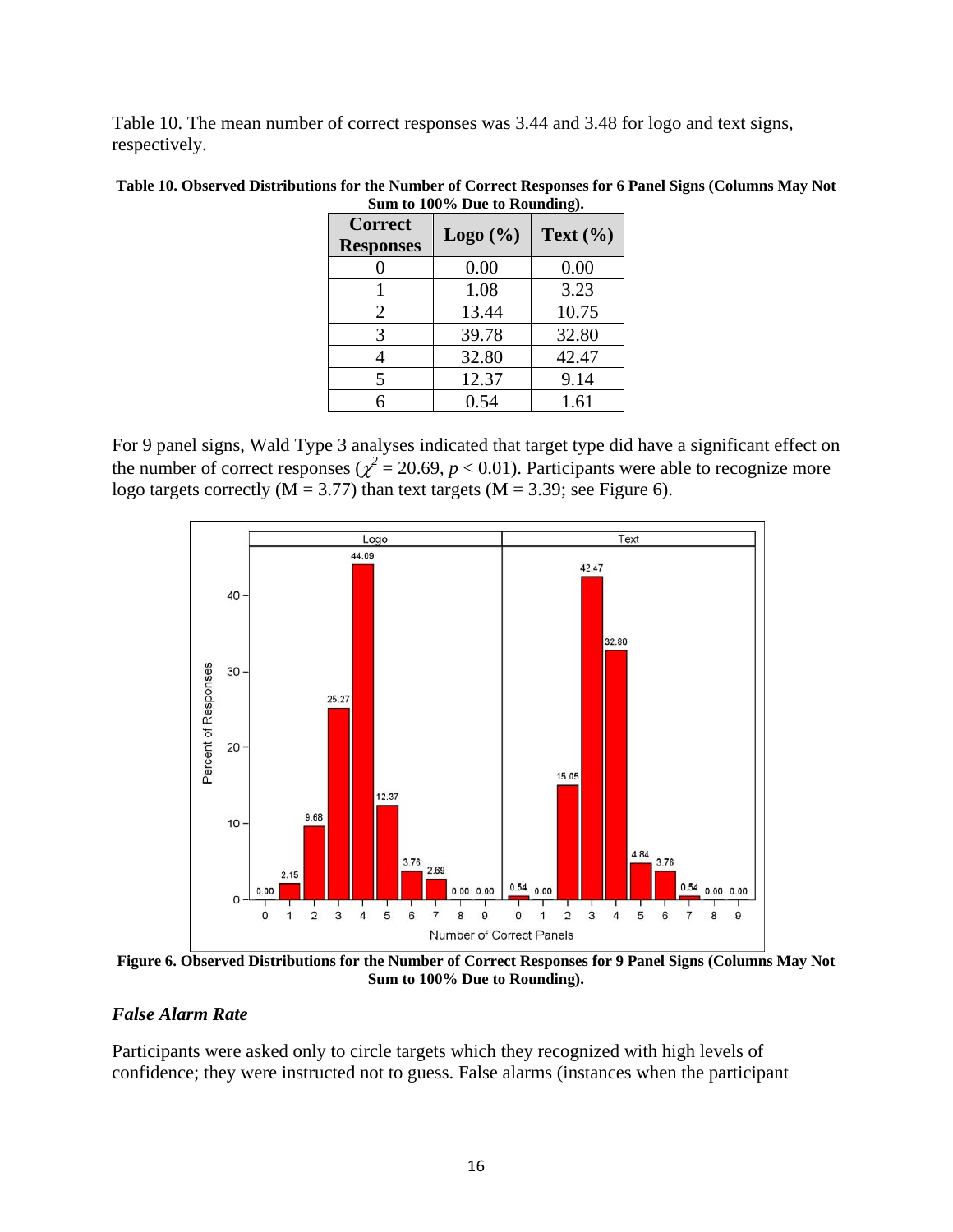circled a target that was not present) were recorded. The rate of false alarms per target was calculated for each panel type by target type.

For 4 panel signs, participants were allowed to correctly circle a maximum of 744 targets (2 signs x 4 targets x 93 participants) for each target type. Of this maximum, there were 67 false alarms, or a rate of approximately 9%, for logo targets and there were 72 false alarms, or a rate of approximately 10%, for text targets.

For 6 panel signs, participants were allowed to correctly circle a maximum of 1,116 targets (2 signs x 6 targets x 93 participants) for each target type. Of this maximum, there were 118 false alarms, or a rate of approximately 11%, for logo targets and there were 90 false alarms, or a rate of approximately 8%, for text targets.

For 9 panel signs, participants were allowed to correctly circle a maximum of 1,674 targets (2 signs x 9 targets x 93 participants) for each target type. Of this maximum, there were 121 false alarms, or a rate of approximately 7%, for logo targets and there were 147 false alarms, or a rate of approximately 9%, for text targets.

# *Percent of Time Correct by Position*

The percent of correct target recognition was calculated by target position for each panel type. It was hoped that results would lend understanding to how participants visually navigated the sign during the 2s that it displayed. Figure 7 through Figure 9 depict the percent of time correct by target position for 4 panel, 6 panel, and 9 panel signs, respectively.

For all three panel types, the highest recognition occurred for positions A, B and C. When averaging the percent of time correct for all positions on a sign, there is a decrease in correct recognition as the number of panels increases, with mean correct percentages of 80.73% for 4 panel signs, 63.81% for 6 panel signs and 50.84% for 9 panel signs. Additionally, the range between the position with the highest recognition and the position with the lowest recognition expands, with 14.57% for 4 panel signs, 18.82% for 6 panel signs and 37.81% for 9 panel signs.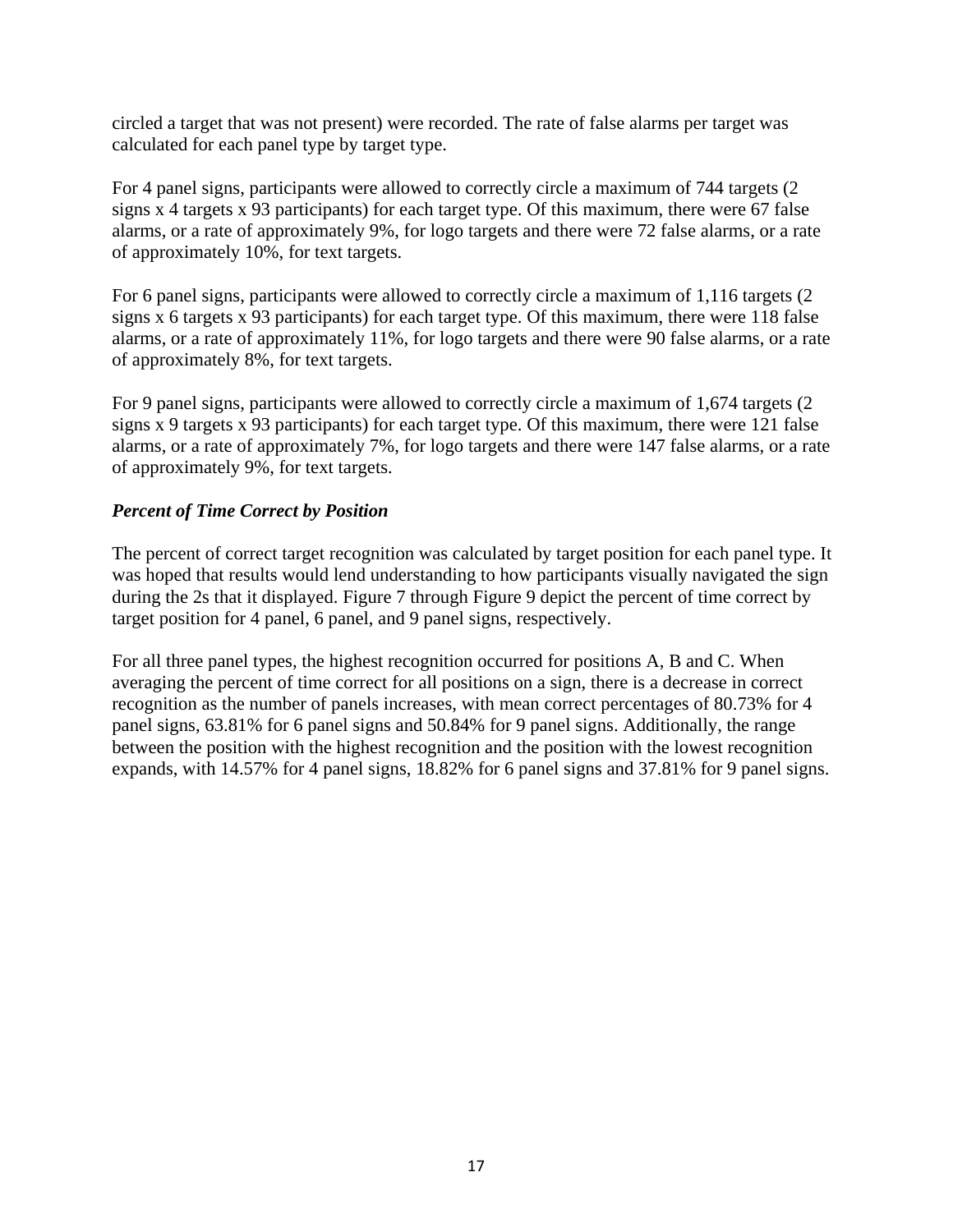

**Figure 7. Percent of time correct by target position for 4 panel signs.** 



**Figure 8. Percent of time correct by target position for 6 panel signs.** 



**Figure 9. Percent of time correct by target position for 9 panel signs.**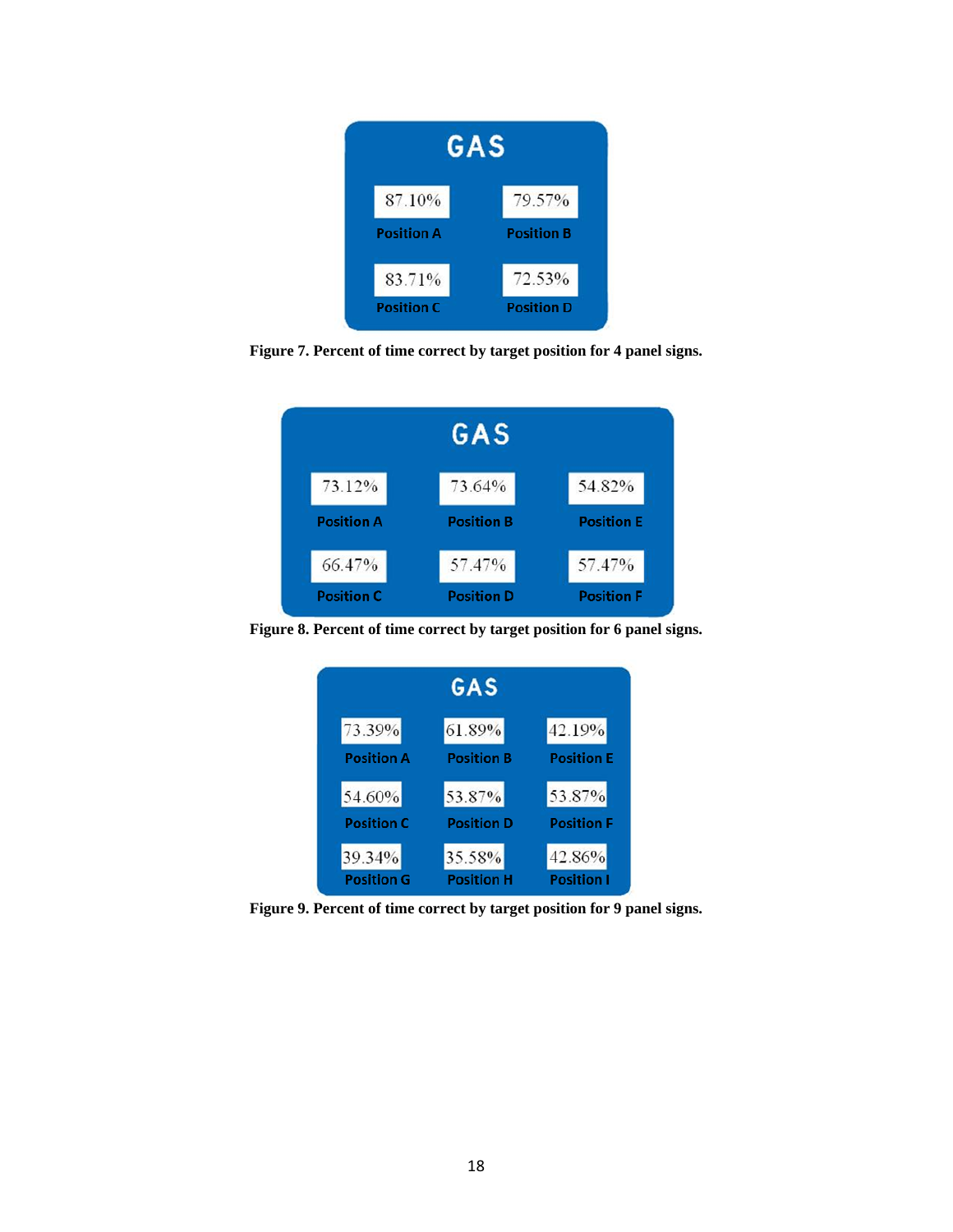#### **CONCLUSIONS**

Reaction time increases for all drivers as the number of panels per sign increases. Additionally, the difference between younger drivers and older drivers expands as the number of panels increases. This indicates that increasing the number of panels per sign has the potential to have a more significant impact on older drivers than on younger drivers. Additionally, older drivers are affected by the type of target (text vs. logo), whereas younger drivers are not. In the search task, older drivers took significantly longer to identify the presence of a target among all logos than they did among text alone. It is possible that older drivers may be less familiar with logos in general than are younger drivers.

When collapsing across age groups, all drivers took significantly longer to identify targets among logos than among text when viewing 4 panel signs and 6 panel signs. There was no significant difference in reaction time by target type when viewing 9 panel signs. This may indicate that any possible advantage that text provides over logos when searching for a target, is no longer helpful at the 9 panel level.

The recognition task indicates that when drivers have a limited time to view each sign (in this case 2 s), they tend to report between 3 and 4 businesses on average, regardless of how many panels are on the sign. Target type has an effect on target recognition for 9 panel signs only; however, the difference is small, with an average of 3.77 recognized logo targets and 3.39 recognized text targets.

The percentages of correct target recognition by position on the sign show that, for all three panel types, the highest recognition occurred for the targets in positions A, B and C. With each increase in the number of panels per sign, there is a general decrease in the percentage of correct target recognition for all positions on the sign. Such a result is to be expected as there are more possible items available to which to attend. However, target recognition only drops below 50% on 9 panel signs. In this bottom row (positions G, H and I) recognition rates are 39.34%, 35.58% and 42.86%, respectively, and position E drops to 42.19% as well; all other target positions in all sign types have recognition rates above 50%.

Mean RT for nine panel signs was approximately 2.2 s for younger drivers and approximately 2.9 s for older drivers. When considering drivers of all ages, increasing the number of panels from six to nine brings mean reaction times from approximately 1.8 seconds to approximately 2.5 seconds for text signs and from approximately 1.9 seconds to approximately 2.5 seconds for logo signs. As previous literature states, eye glances away from the forward roadway for greater than 2 s are unsafe and increase driver risk of safety critical events to over two times the risk of normal, baseline driving.<sup>2,3</sup> Furthermore, the recognition rate of the additional row for 9 panel signs is only about 39%, on average. Therefore, the benefit of providing more service information to the driver is presumably not great enough to outweigh the potential risk of information overload and driver distraction.